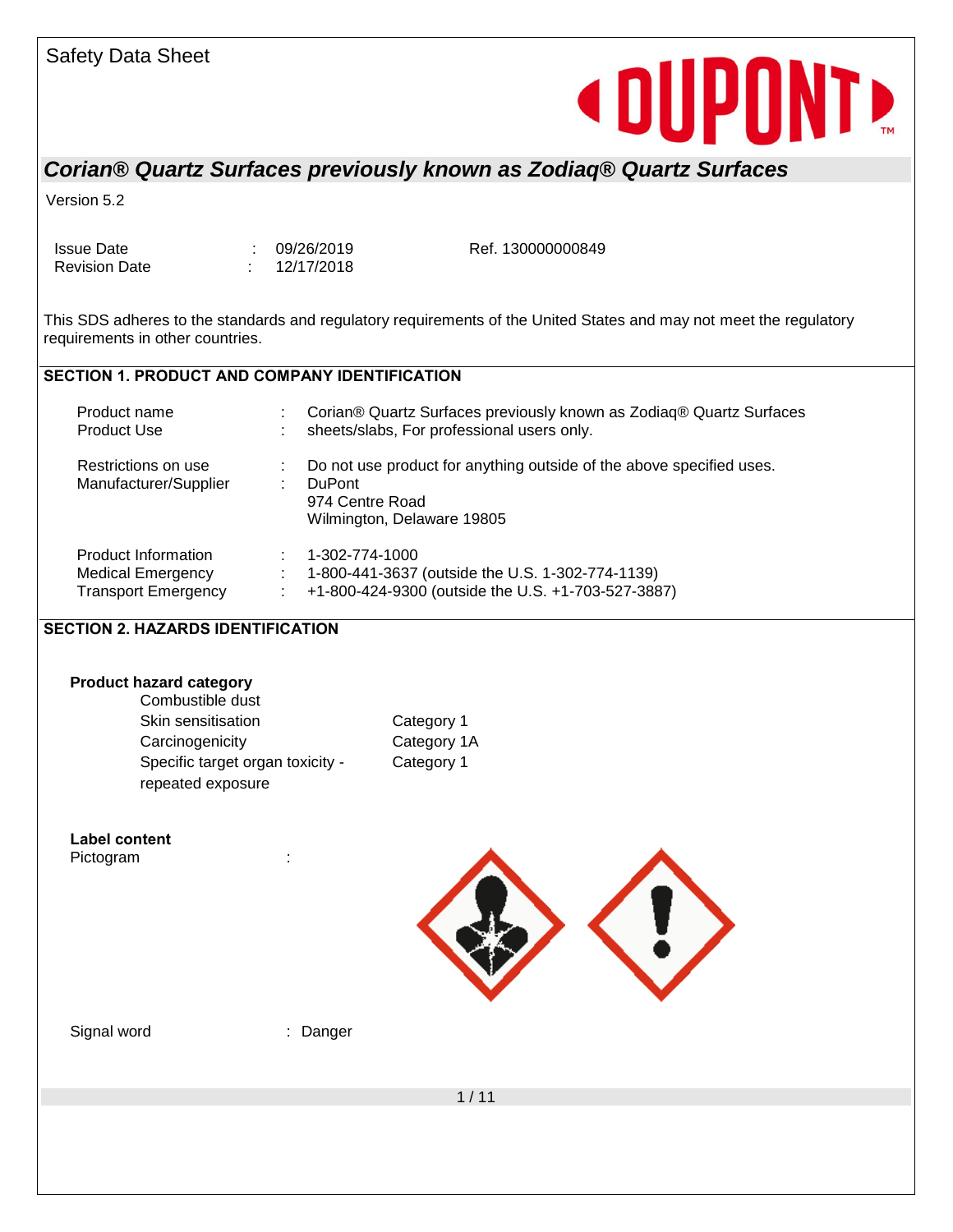## **« DUPONTE**

### *Corian® Quartz Surfaces previously known as Zodiaq® Quartz Surfaces*

Version 5.2

| <b>Issue Date</b><br><b>Revision Date</b>                     | 09/26/2019<br>12/17/2018                                                                                                                                                                                                                                                                                                                                                                                                                                                                                                                                                                                                                                                                                                                                                 | Ref. 130000000849                                                                                                                                                                          |  |
|---------------------------------------------------------------|--------------------------------------------------------------------------------------------------------------------------------------------------------------------------------------------------------------------------------------------------------------------------------------------------------------------------------------------------------------------------------------------------------------------------------------------------------------------------------------------------------------------------------------------------------------------------------------------------------------------------------------------------------------------------------------------------------------------------------------------------------------------------|--------------------------------------------------------------------------------------------------------------------------------------------------------------------------------------------|--|
| Hazardous warnings                                            |                                                                                                                                                                                                                                                                                                                                                                                                                                                                                                                                                                                                                                                                                                                                                                          | : May form combustible dust concentrations in air.<br>May cause an allergic skin reaction.<br>May cause cancer.<br>Causes damage to organs through prolonged or repeated exposure. (Lungs) |  |
| Hazardous prevention<br>measures                              | : Obtain special instructions before use.<br>Do not handle until all safety precautions have been read and understood.<br>Do not breathe dust/ fume/ gas/ mist/ vapours/ spray.<br>Wash skin thoroughly after handling.<br>Do not eat, drink or smoke when using this product.<br>Contaminated work clothing should not be allowed out of the workplace.<br>Wear protective gloves/ protective clothing/ eye protection/ face protection.<br>IF ON SKIN: Wash with plenty of soap and water.<br>IF exposed or concerned: Get medical advice/attention.<br>If skin irritation or rash occurs: Get medical advice/attention.<br>Wash contaminated clothing before reuse.<br>Store in a secure area.<br>Dispose of contents/ container to an approved waste disposal plant. |                                                                                                                                                                                            |  |
| <b>Other hazards</b><br>The product as such is not hazardous. |                                                                                                                                                                                                                                                                                                                                                                                                                                                                                                                                                                                                                                                                                                                                                                          |                                                                                                                                                                                            |  |

The hazards of this product are associated mainly with its processing.

Operations such as sawing, routing, drilling and sanding can generate dust.

Dust generated during handling of Quartz Surfacing Products can contain particles of crystalline silica (quartz). Overexposure to airborne quartz can cause silicosis.

The following percentage of the mixture consists of ingredient(s) with unknown acute toxicity: 100 %

| Component |      | CAS-No. | Concentration |
|-----------|------|---------|---------------|
|           |      |         |               |
|           | 2/11 |         |               |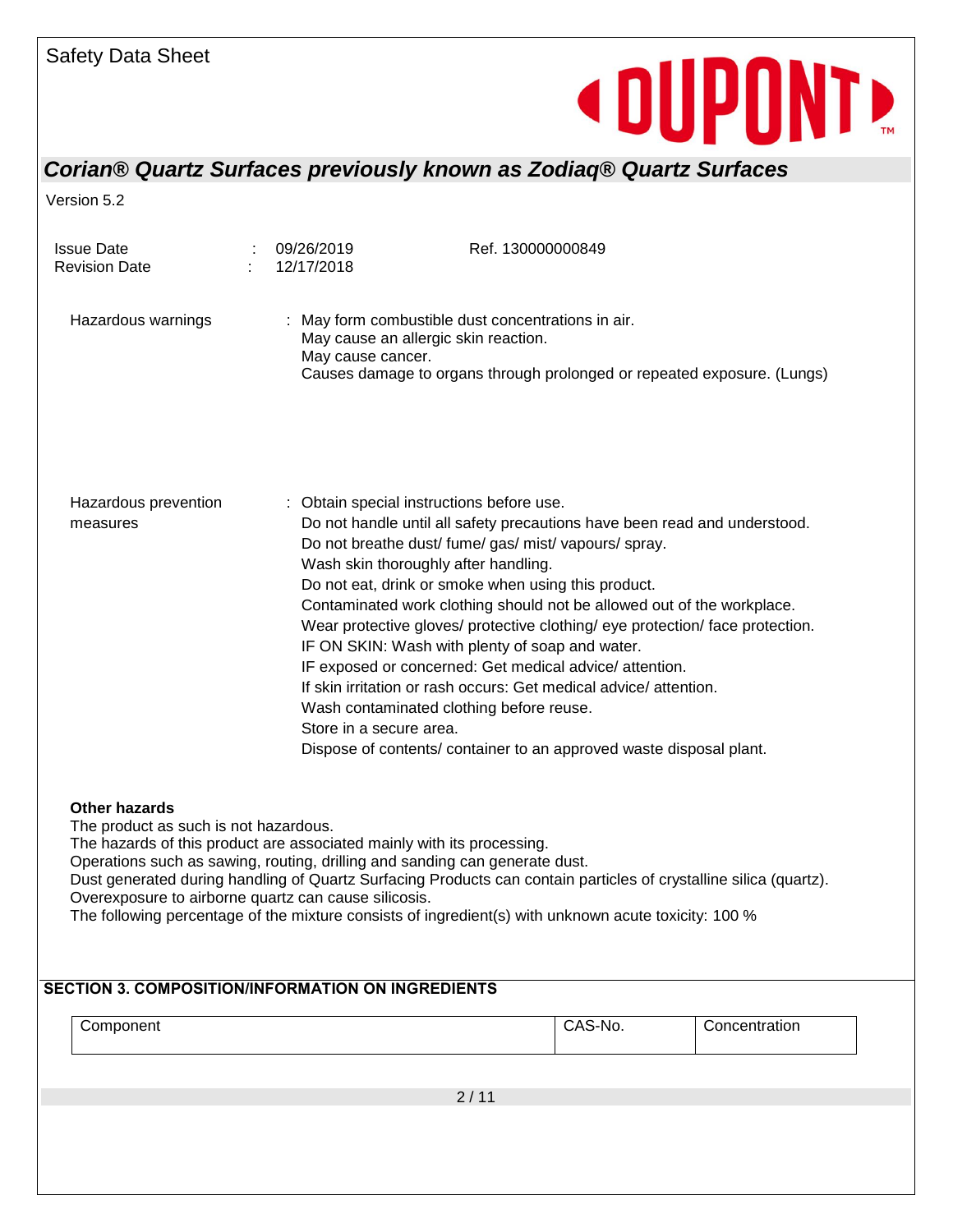

Version 5.2

Issue Date : 09/26/2019 Revision Date : 12/17/2018

Ref. 130000000849

| Quartz       | 14808-60-7 | 40 - 95 % |
|--------------|------------|-----------|
| Cristobalite | 14464-46-1 | 40 - 50 % |

The exact percentage (concentration) of composition has been withheld as a trade secret.

#### **SECTION 4. FIRST AID MEASURES**

| General advice                                           | : Never give anything by mouth to an unconscious person.                                                                 |
|----------------------------------------------------------|--------------------------------------------------------------------------------------------------------------------------|
| Inhalation                                               | $\therefore$ Move to fresh air.                                                                                          |
| Skin contact<br>Eye contact<br>Ingestion                 | : No applicable data available.<br>: No applicable data available.<br>: Not applicable                                   |
| Most important<br>symptoms/effects, acute<br>and delayed | : Symptoms of silicosis include coughing, difficulty breathing, wheezing and<br>progressive impairment of lung function. |
| Protection of first-aiders<br>Notes to physician         | : No applicable data available.<br>: No applicable data available.                                                       |
|                                                          |                                                                                                                          |

#### **SECTION 5. FIREFIGHTING MEASURES**

| Suitable extinguishing media                     | : The product itself does not burn.<br>Use extinguishing measures that are appropriate to local circumstances and<br>the surrounding environment. |
|--------------------------------------------------|---------------------------------------------------------------------------------------------------------------------------------------------------|
| Unsuitable extinguishing<br>media                | : No applicable data available.                                                                                                                   |
| Specific hazards                                 | : No applicable data available.                                                                                                                   |
| Special protective equipment<br>for firefighters | : Wear self-contained breathing apparatus for firefighting if necessary.                                                                          |
|                                                  | 3/11                                                                                                                                              |
|                                                  |                                                                                                                                                   |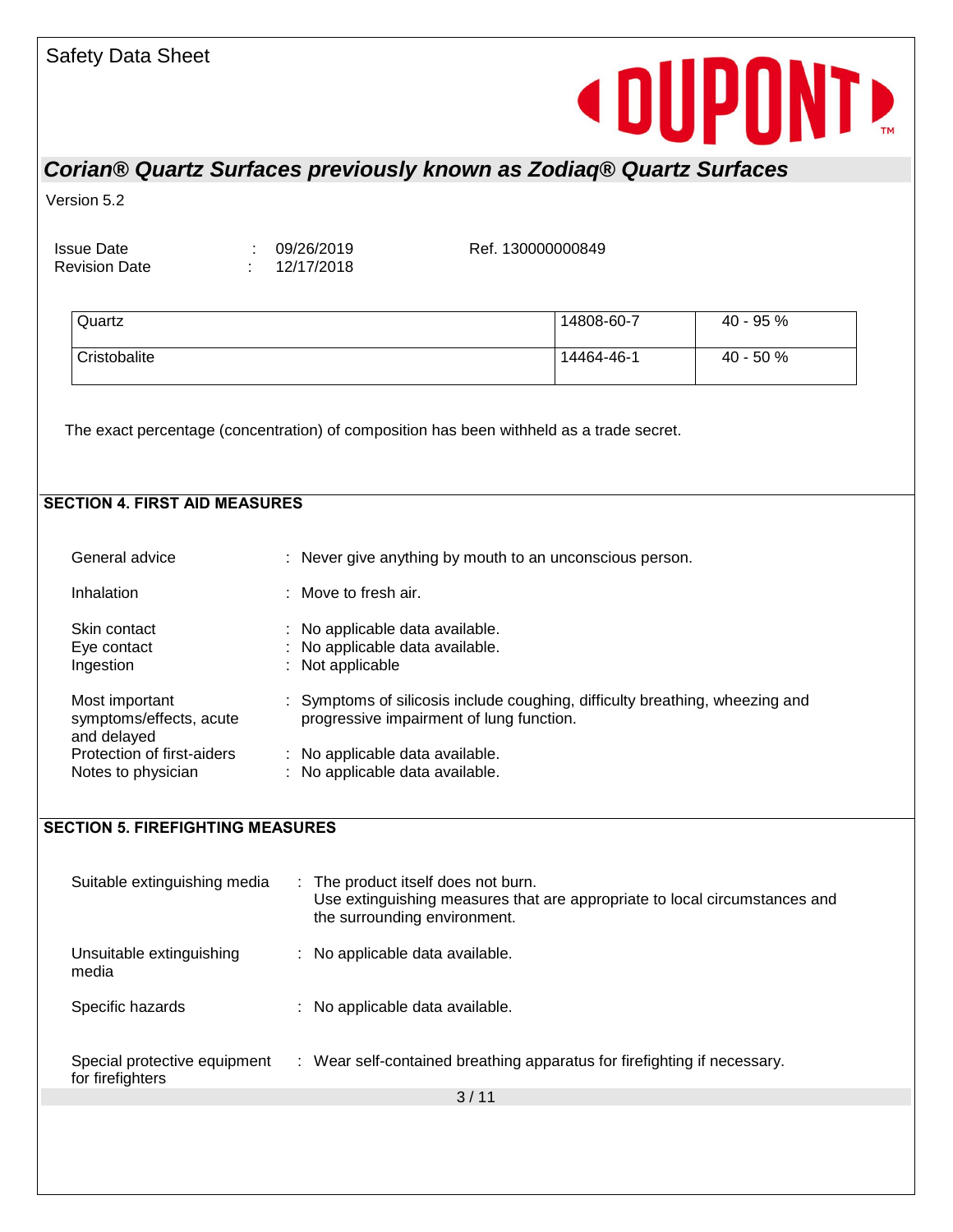

Version 5.2

Issue Date : 09/26/2019

Revision Date : 12/17/2018

Ref. 130000000849

Further information : No applicable data available.

### **SECTION 6. ACCIDENTAL RELEASE MEASURES**

NOTE: Review FIRE FIGHTING MEASURES and HANDLING (PERSONNEL) sections before proceeding with clean-up. Use appropriate PERSONAL PROTECTIVE EQUIPMENT during clean-up.

Environmental precautions : Not applicable

Spill Cleanup : Not applicable

Accidental Release Measures : No applicable data available.

| <b>SECTION 7. HANDLING AND STORAGE</b>                         |                                                                                                                                                                                                                                                                             |  |  |
|----------------------------------------------------------------|-----------------------------------------------------------------------------------------------------------------------------------------------------------------------------------------------------------------------------------------------------------------------------|--|--|
| Handling (Personnel)                                           | : Provide for appropriate exhaust ventilation and dust collection at machinery.<br>Avoid dust formation. Handling and processing operations should be<br>conducted in accordance with best practices (e.g.NFPA-654).<br>Wash hands before breaks and at the end of workday. |  |  |
| Handling (Physical Aspects)<br>Dust explosion class<br>Storage | : No applicable data available.<br>: No applicable data available.<br>$:$ None.<br>No special restrictions on storage with other products.                                                                                                                                  |  |  |
| Storage period                                                 | : No applicable data available.                                                                                                                                                                                                                                             |  |  |
| Storage temperature                                            | : No applicable data available.                                                                                                                                                                                                                                             |  |  |

#### **SECTION 8. EXPOSURE CONTROLS/PERSONAL PROTECTION**

Engineering controls : Provide appropriate exhaust ventilation at places where dust is formed.

Personal protective equipment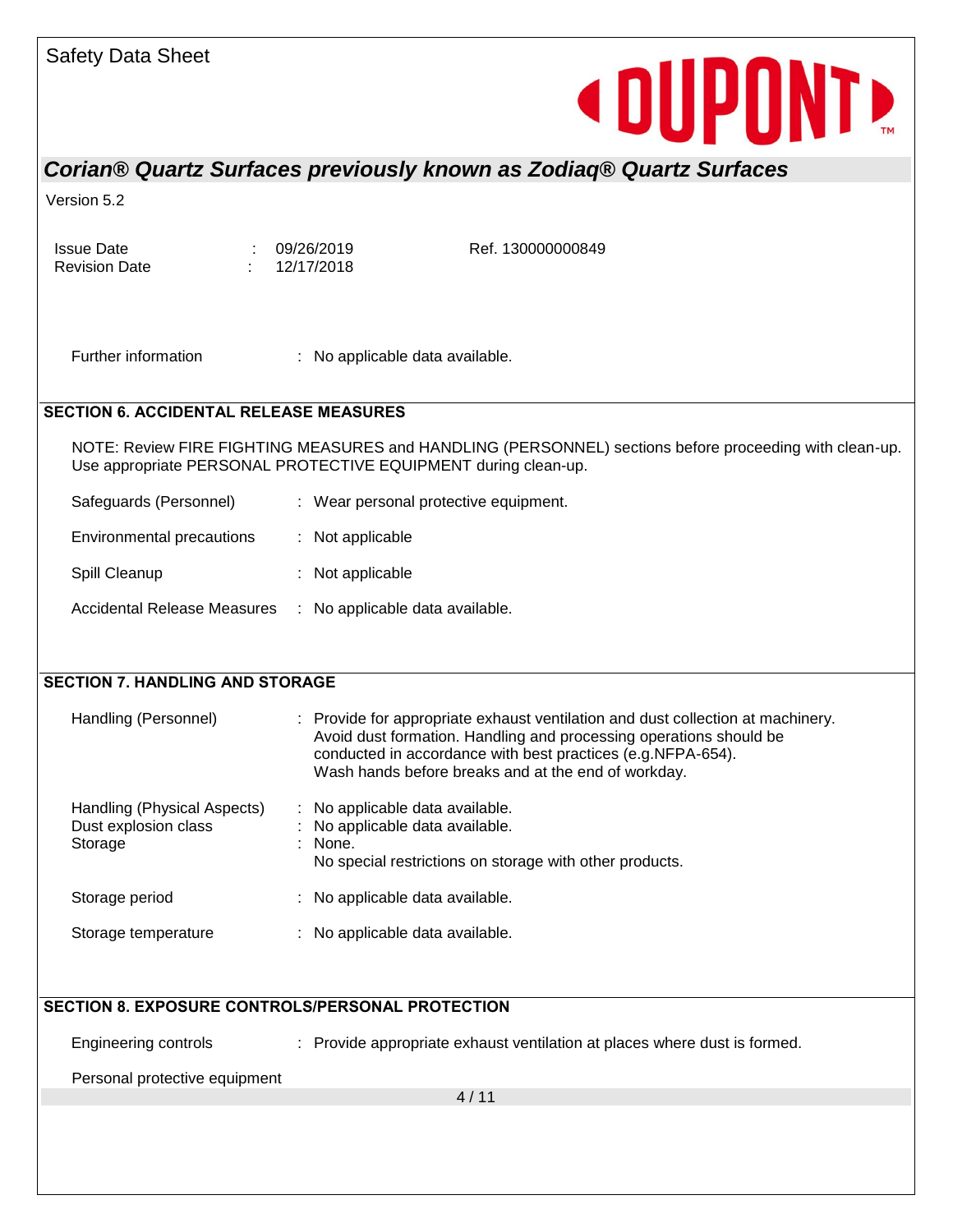## **«DUPONTE**

### *Corian® Quartz Surfaces previously known as Zodiaq® Quartz Surfaces*

Version 5.2

| Issue Date<br><b>Revision Date</b>                         | ÷<br>٠. | 09/26/2019<br>12/17/2018                   | Ref. 130000000849                                                           |
|------------------------------------------------------------|---------|--------------------------------------------|-----------------------------------------------------------------------------|
| Respiratory protection                                     |         |                                            | : In case of insufficient ventilation, wear suitable respiratory equipment. |
| Hand protection                                            |         | : Additional protection: Protective gloves |                                                                             |
| Eye protection                                             |         | : Safety glasses                           |                                                                             |
| <b>Exposure Guidelines</b><br><b>Exposure Limit Values</b> |         |                                            |                                                                             |

| Quartz          |          |                               |            |
|-----------------|----------|-------------------------------|------------|
| Permissible     | (OSHA)   | $0.05$ mg/m $3$               | 8 hr. TWA  |
| exposure limit: |          |                               |            |
| Permissible     | (OSHA)   | 2.4 millions of particles per | <b>TWA</b> |
| exposure limit: |          | cubic foot of air             |            |
| Permissible     | (OSHA)   | $0.1$ mg/m $3$                | <b>TWA</b> |
| exposure limit: |          |                               |            |
| Permissible     | (OSHA)   | $0.05$ mg/m $3$               | <b>TWA</b> |
| exposure limit: |          |                               |            |
| <b>TLV</b>      | (ACGIH)  | $0.025$ mg/m3                 | <b>TWA</b> |
| AEL *           | (DuPont) | $0.01$ mg/m $3$               | 12 hr. TWA |
| AEL *           | (DuPont) | $0.02$ mg/m3                  | 8 hr. TWA  |

| <b>Cristobalite</b> |          |                               |            |
|---------------------|----------|-------------------------------|------------|
| Permissible         | (OSHA)   | $0.05$ mg/m $3$               | 8 hr. TWA  |
| exposure limit:     |          |                               |            |
| Permissible         | (OSHA)   | 1.2 millions of particles per | <b>TWA</b> |
| exposure limit:     |          | cubic foot of air             |            |
| Permissible         | (OSHA)   | $0.05$ mg/m $3$               | <b>TWA</b> |
| exposure limit:     |          |                               |            |
| Permissible         | (OSHA)   | $0.05$ mg/m $3$               | <b>TWA</b> |
| exposure limit:     |          |                               |            |
| <b>TLV</b>          | (ACGIH)  | $0.025$ mg/m3                 | <b>TWA</b> |
| AEL *               | (DuPont) | $0.01 \,\mathrm{mg/m3}$       | 12 hr. TWA |
| AEL *               | (DuPont) | $0.02$ mg/m3                  | 8 hr. TWA  |

#### **Octabenzone**

No applicable data available.

\* AEL is DuPont's Acceptable Exposure Limit. Where governmentally imposed occupational exposure limits which are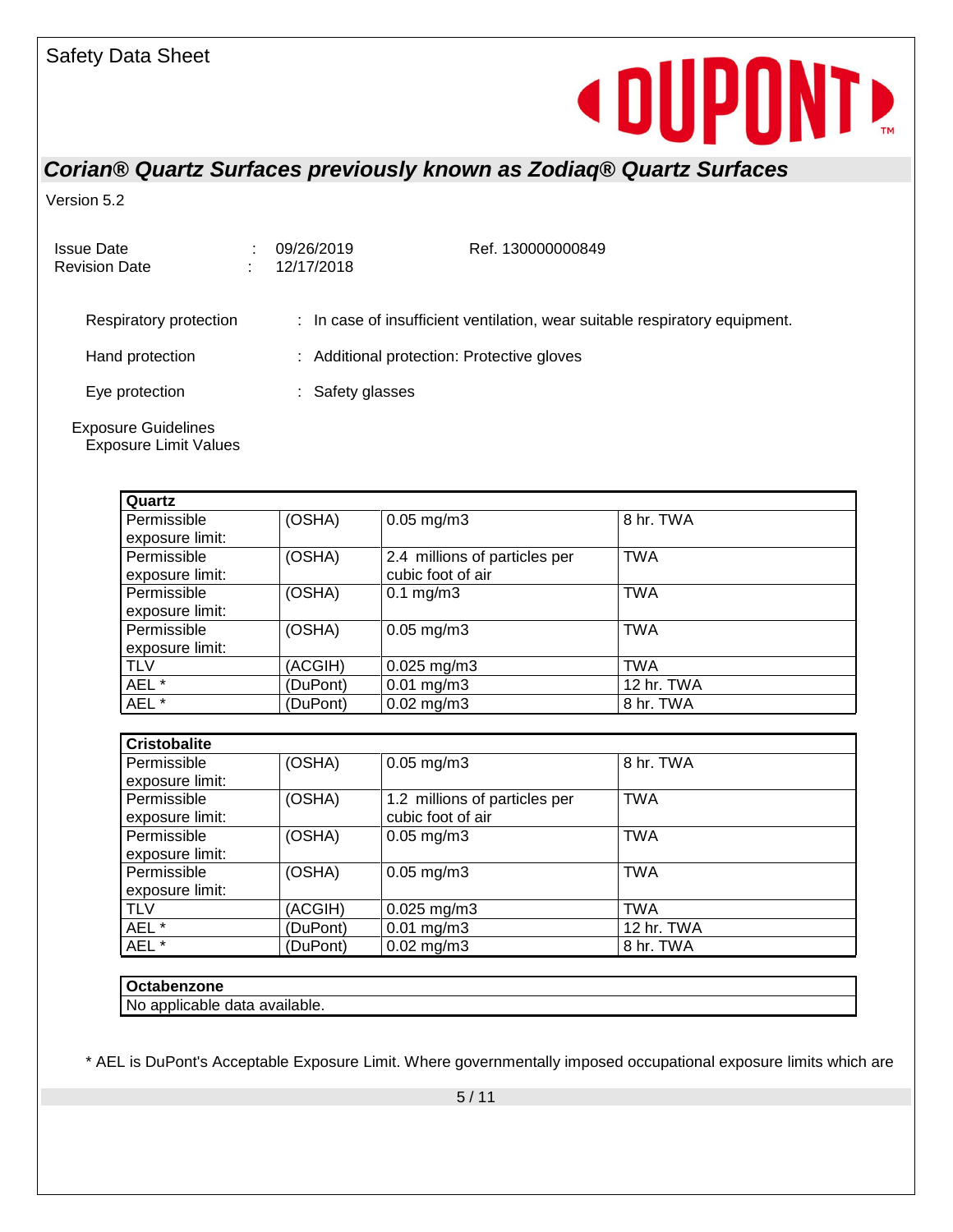## **«DUPONTE**

## *Corian® Quartz Surfaces previously known as Zodiaq® Quartz Surfaces*

Version 5.2

Issue Date : 09/26/2019 Revision Date : 12/17/2018

Ref. 130000000849

lower than the AEL are in effect, such limits shall take precedence.

### **SECTION 9. PHYSICAL AND CHEMICAL PROPERTIES**

| Appearance<br>Physical state<br>Form<br>Color | solid<br>$:$ solid<br>: various                  |
|-----------------------------------------------|--------------------------------------------------|
| Odor                                          | none                                             |
| Odor threshold                                | No applicable data available.                    |
| pH                                            | No applicable data available.                    |
| Melting point/range                           | No applicable data available.                    |
| Boiling point/boiling range                   | No applicable data available.                    |
| Flash point                                   | does not flash                                   |
| Evaporation rate                              | No applicable data available.                    |
| Flammability (solid, gas)                     | May form combustible dust concentrations in air. |
| Upper explosion limit                         | No applicable data available.                    |
| Lower explosion limit                         | No applicable data available.                    |
| Vapour Pressure                               | No applicable data available.                    |
| Vapour density                                | No applicable data available.                    |
| Density                                       | $2.2 - 2.4$ g/cm3                                |
| Specific gravity (Relative<br>density)        | No applicable data available.                    |
| Water solubility                              | insoluble                                        |
| Solubility(ies)                               | No applicable data available.                    |
|                                               |                                                  |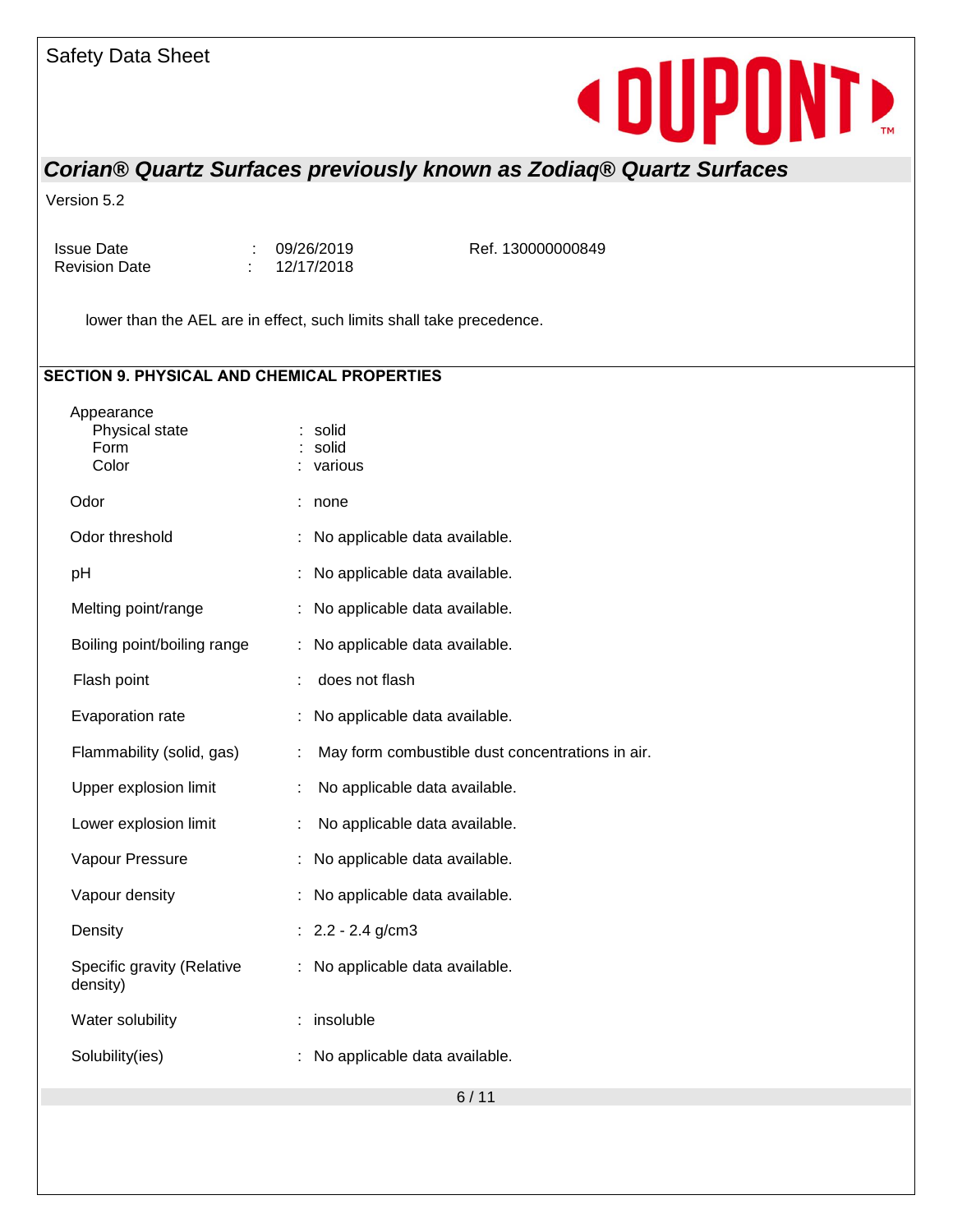# **« DUPONT R**

### *Corian® Quartz Surfaces previously known as Zodiaq® Quartz Surfaces*

Version 5.2

| Issue Date<br><b>Revision Date</b>         | 09/26/2019<br>12/17/2018             | Ref. 130000000849             |  |  |  |  |
|--------------------------------------------|--------------------------------------|-------------------------------|--|--|--|--|
| Partition coefficient: n-<br>octanol/water | : No applicable data available.      |                               |  |  |  |  |
| Auto-ignition temperature                  |                                      | No applicable data available. |  |  |  |  |
| Decomposition temperature                  |                                      | No applicable data available. |  |  |  |  |
| Viscosity, kinematic                       |                                      | No applicable data available. |  |  |  |  |
| Viscosity, dynamic                         |                                      | No applicable data available. |  |  |  |  |
|                                            |                                      |                               |  |  |  |  |
|                                            | SECTION 10. STABILITY AND REACTIVITY |                               |  |  |  |  |

#### Reactivity : No applicable data available. Chemical stability : No applicable data available. Possibility of hazardous reactions : None reasonably foreseeable. Conditions to avoid : None reasonably foreseeable. Incompatible materials : No applicable data available. Hazardous decomposition products : Other decomposition products: No decomposition if used as directed.

### **SECTION 11. TOXICOLOGICAL INFORMATION**

**Quartz** 

| Oral LD50              | t. | $>$ 11,000 mg/kg, Rat<br>Bloody nasal discharge<br>Weight loss |
|------------------------|----|----------------------------------------------------------------|
| Skin irritation        | ÷  | No skin irritation, Rabbit                                     |
| Eye irritation         |    | No eye irritation, Rabbit                                      |
| Skin sensitization     |    | Does not cause skin sensitisation., Guinea pig                 |
| Repeated dose toxicity |    | Inhalation<br>Rat<br>Target Organs: Lungs                      |
|                        |    | 7/11                                                           |
|                        |    |                                                                |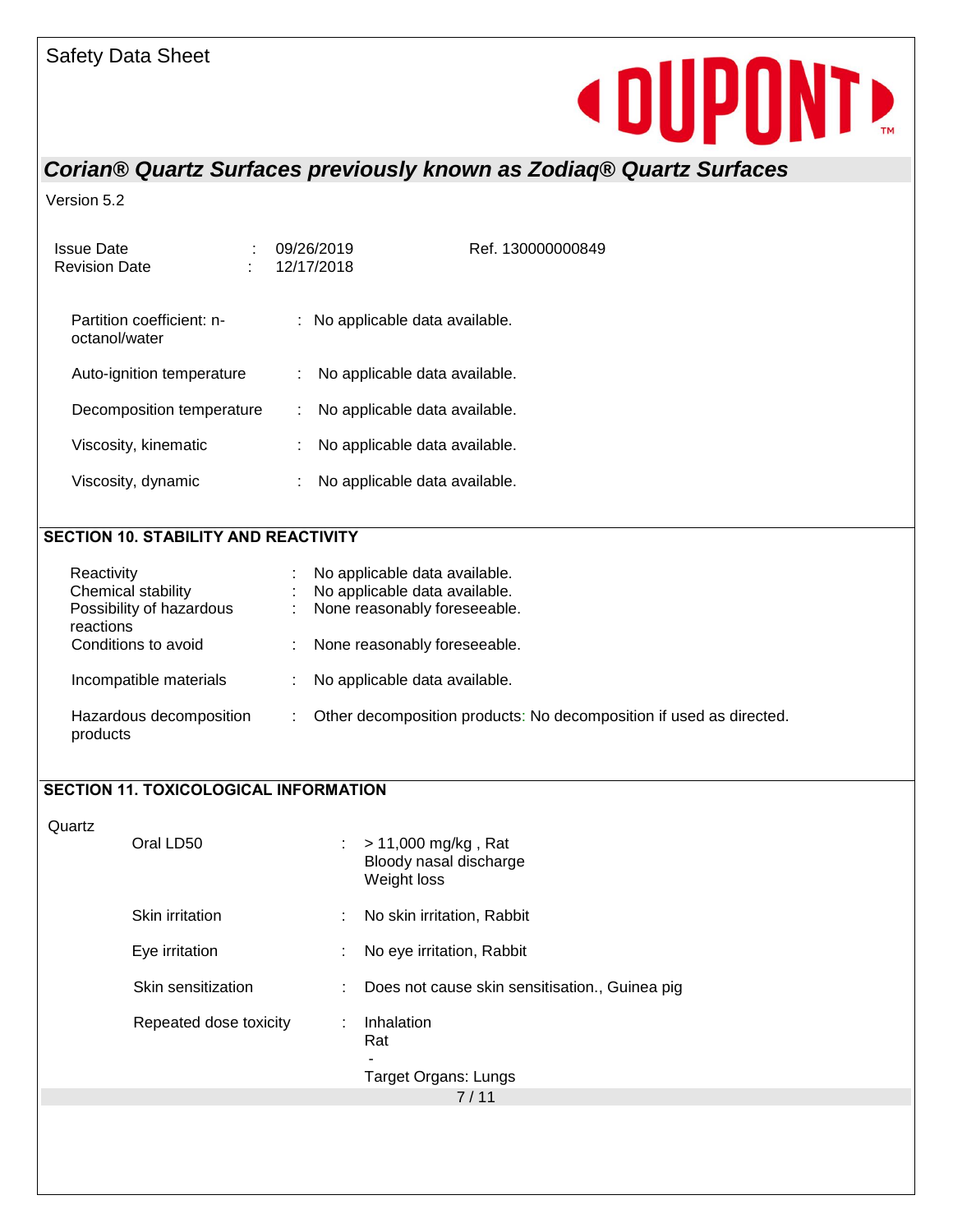# **«DUPONTE**

## *Corian® Quartz Surfaces previously known as Zodiaq® Quartz Surfaces*

Version 5.2

| <b>Issue Date</b><br><b>Revision Date</b>                                                                                                                                                                                                                                                                                                                                                                                                |                        |  | 09/26/2019<br>12/17/2018 |    |                                                                                                | Ref. 130000000849                            |                                                                                                                                                                                                  |  |
|------------------------------------------------------------------------------------------------------------------------------------------------------------------------------------------------------------------------------------------------------------------------------------------------------------------------------------------------------------------------------------------------------------------------------------------|------------------------|--|--------------------------|----|------------------------------------------------------------------------------------------------|----------------------------------------------|--------------------------------------------------------------------------------------------------------------------------------------------------------------------------------------------------|--|
|                                                                                                                                                                                                                                                                                                                                                                                                                                          | Carcinogenicity        |  |                          |    | Human carcinogen.<br>animals.<br>based studies.                                                | Inflammation, Chronic lung disease, Fibrosis | Fluid retention in lungs (pulmonary oedema), lung effects,<br>An increased incidence of tumours was observed in laboratory<br>An increased risk of cancer in humans has been shown in workplace- |  |
| Cristobalite                                                                                                                                                                                                                                                                                                                                                                                                                             | Repeated dose toxicity |  |                          |    | Inhalation<br>Rat<br>- 90 d<br>dust/mist<br><b>Target Organs: Lungs</b><br>Respiratory effects |                                              |                                                                                                                                                                                                  |  |
|                                                                                                                                                                                                                                                                                                                                                                                                                                          | Carcinogenicity        |  |                          | ÷. | based studies.<br>Target(s):<br>Lungs                                                          |                                              | Positive evidence from human epidemiological studies<br>An increased risk of cancer in humans has been shown in workplace-                                                                       |  |
|                                                                                                                                                                                                                                                                                                                                                                                                                                          | Mutagenicity           |  |                          |    | mutagen.<br>mutagenic.                                                                         |                                              | Weight of evidence does not support classification as a germ cell<br>Overall weight of evidence indicates that the substance is not                                                              |  |
| Carcinogenicity<br>The carcinogenicity classifications for this product and/or its ingredients have been determined according to<br>HazCom 2012, Appendix A.6. The classifications may differ from those listed in the National Toxicology<br>Program (NTP) Report on Carcinogens (latest edition) or those found to be a potential carcinogen in the<br>International Agency for Research on Cancer (IARC) Monographs (latest edition). |                        |  |                          |    |                                                                                                |                                              |                                                                                                                                                                                                  |  |
|                                                                                                                                                                                                                                                                                                                                                                                                                                          | Material               |  | <b>IARC</b>              |    |                                                                                                | <b>NTP</b>                                   | <b>OSHA</b>                                                                                                                                                                                      |  |
|                                                                                                                                                                                                                                                                                                                                                                                                                                          | Quartz                 |  | 1                        |    |                                                                                                | X                                            | X                                                                                                                                                                                                |  |
|                                                                                                                                                                                                                                                                                                                                                                                                                                          | Cristobalite           |  | 1                        |    |                                                                                                | X                                            | X                                                                                                                                                                                                |  |
|                                                                                                                                                                                                                                                                                                                                                                                                                                          |                        |  |                          |    |                                                                                                | 8/11                                         |                                                                                                                                                                                                  |  |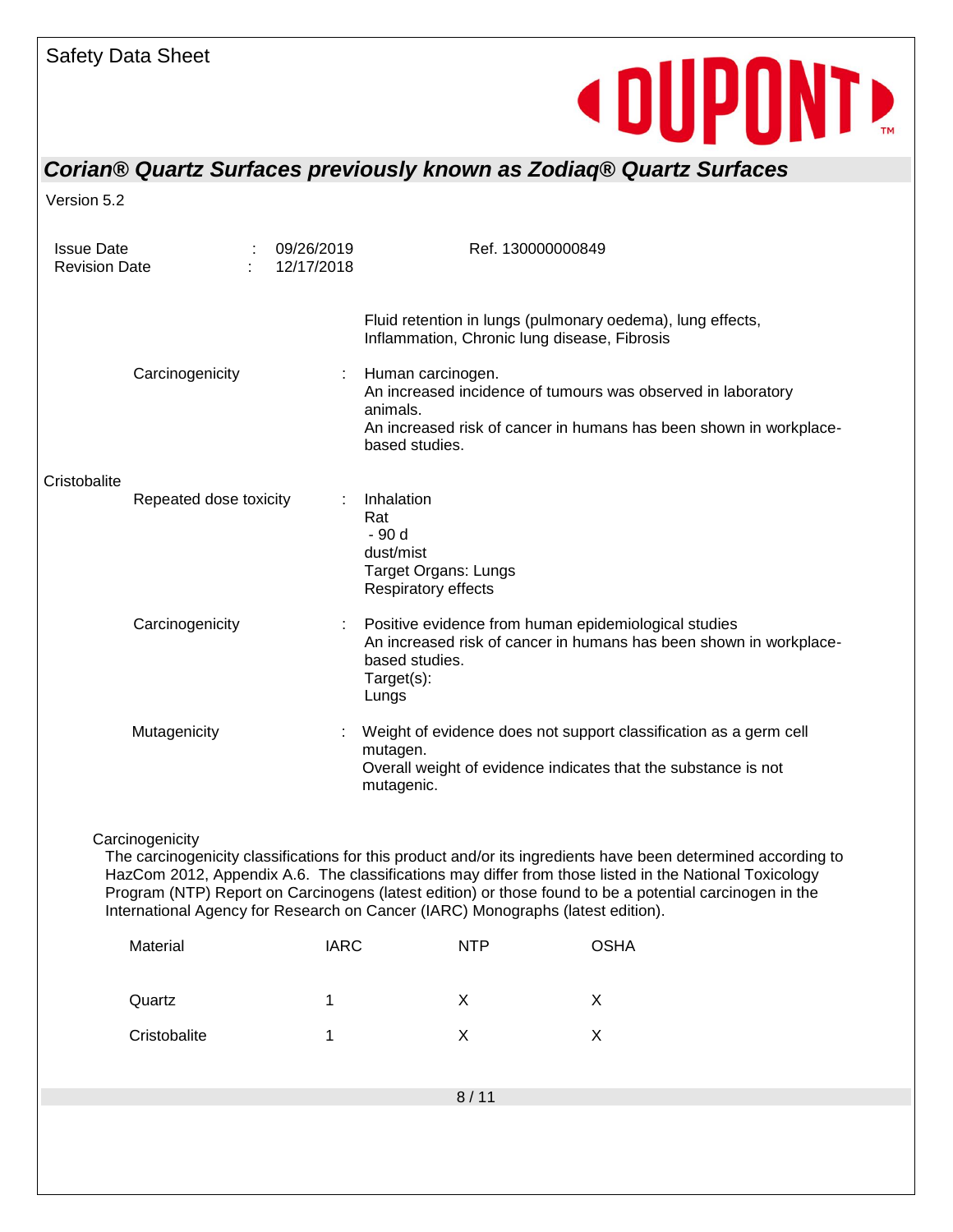| <b>Safety Data Sheet</b> |  |  |
|--------------------------|--|--|
|--------------------------|--|--|

## **« DUPONTE**

## *Corian® Quartz Surfaces previously known as Zodiaq® Quartz Surfaces*

Version 5.2

| <b>Issue Date</b><br><b>Revision Date</b>                                                     |                                            |  | 09/26/2019<br>12/17/2018 | Ref. 130000000849                                                                 |  |
|-----------------------------------------------------------------------------------------------|--------------------------------------------|--|--------------------------|-----------------------------------------------------------------------------------|--|
|                                                                                               | <b>SECTION 12. ECOLOGICAL INFORMATION</b>  |  |                          |                                                                                   |  |
| <b>Aquatic Toxicity</b><br>Cristobalite                                                       | 96 h LC50                                  |  |                          | Danio rerio (zebra fish)<br>Aquatic toxicity is unlikely due to low solubility.   |  |
|                                                                                               | 48 h EC50                                  |  |                          | Daphnia magna (Water flea)<br>Aquatic toxicity is unlikely due to low solubility. |  |
|                                                                                               | <b>Environmental Fate</b>                  |  |                          |                                                                                   |  |
| Cristobalite                                                                                  | <b>Bioaccumulation</b>                     |  |                          | Bioaccumulation is unlikely.                                                      |  |
|                                                                                               | Additional ecological information          |  |                          | This product has no known ecotoxicological effects.                               |  |
|                                                                                               | <b>SECTION 13. DISPOSAL CONSIDERATIONS</b> |  |                          |                                                                                   |  |
| Product                                                                                       | Waste disposal methods -                   |  |                          | : Can be landfilled or incinerated, when in compliance with local regulations.    |  |
| Contaminated packaging<br>: Empty containers should be taken to local recyclers for disposal. |                                            |  |                          |                                                                                   |  |
|                                                                                               |                                            |  |                          |                                                                                   |  |
|                                                                                               | <b>SECTION 14. TRANSPORT INFORMATION</b>   |  |                          |                                                                                   |  |
| Not classified as dangerous in the meaning of transport regulations.                          |                                            |  |                          |                                                                                   |  |
|                                                                                               | <b>SECTION 15. REGULATORY INFORMATION</b>  |  |                          |                                                                                   |  |
|                                                                                               | HSNO (NZ) Status                           |  | : Exempt                 |                                                                                   |  |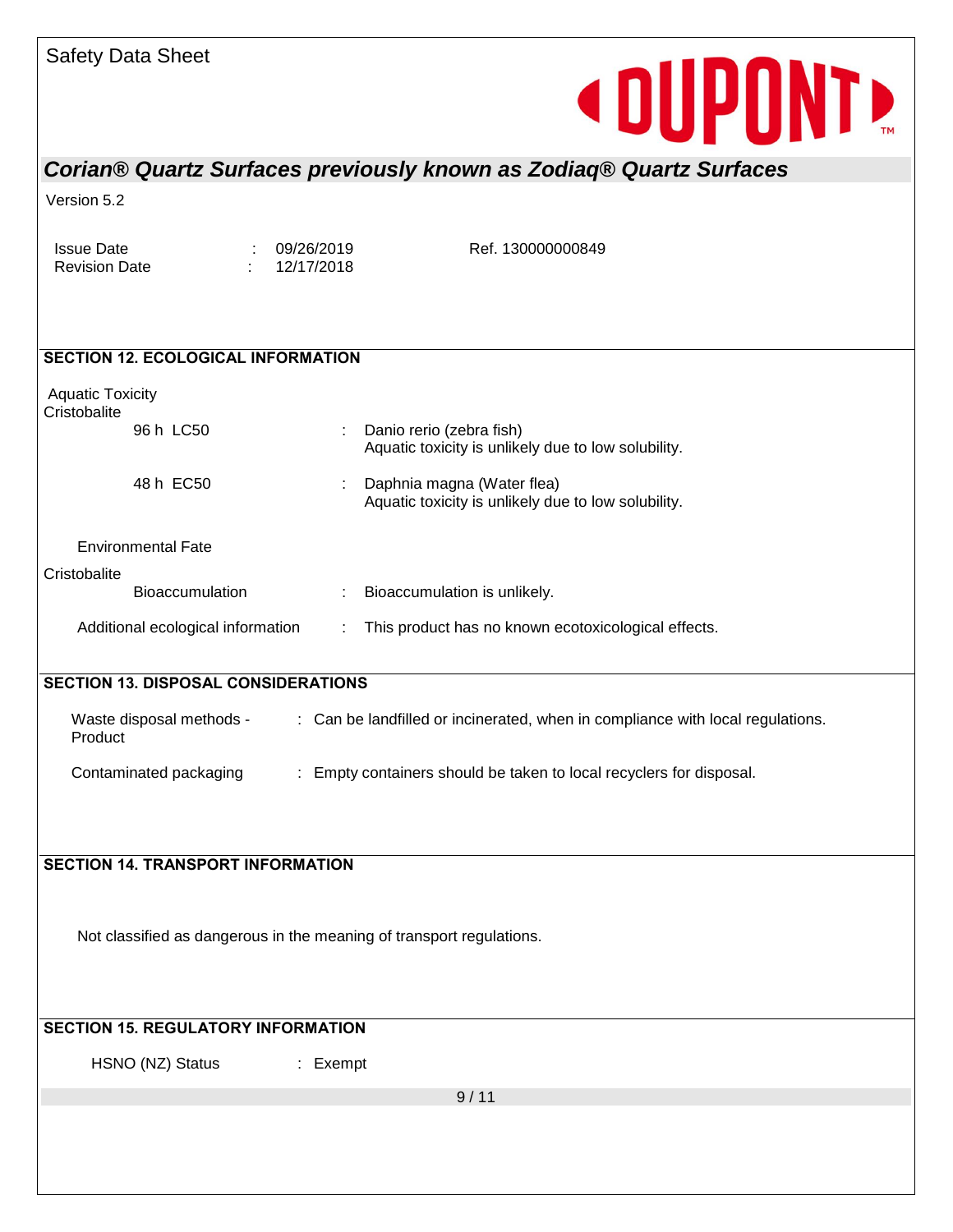

Version 5.2

| <b>Issue Date</b><br><b>Revision Date</b>        | ÷ | 09/26/2019<br>12/17/2018              | Ref. 130000000849                                                                                                                                                                                              |
|--------------------------------------------------|---|---------------------------------------|----------------------------------------------------------------------------------------------------------------------------------------------------------------------------------------------------------------|
| SARA 311/312 Hazard<br>classification            |   | : Combustible dust<br>Carcinogenicity | Respiratory or skin sensitisation<br>Specific target organ toxicity (single or repeated exposure)                                                                                                              |
| SARA 313 Regulated<br>Chemical(s)                |   | by SARA Title III, Section 313.       | : This material does not contain any chemical components with known CAS<br>numbers that exceed the threshold (De Minimis) reporting levels established                                                         |
| PA Right to Know<br><b>Regulated Chemical(s)</b> |   | Quartz, Cristobalite                  | : Substances on the Pennsylvania Hazardous Substances List present at a<br>concentration of 1% or more (0.01% for Special Hazardous Substances):                                                               |
| NJ Right to Know<br>Regulated Chemical(s)        |   |                                       | : Substances on the New Jersey Workplace Hazardous Substance List present<br>at a concentration of 1% or more (0.1% for substances identified as<br>carcinogens, mutagens or teratogens): Quartz, Cristobalite |
| California Prop. 65                              |   | www.P65Warnings.ca.gov.               | : This product can expose you to substances including Quartz, which is/are<br>known to the State of California to cause cancer. For more information go to                                                     |

#### **SECTION 16. OTHER INFORMATION**

Before use read DuPont's safety information. ® Registered trademark of E.I. du Pont de Nemours and Company The DuPont Oval Logo is a registered trademark of E.I. du Pont de Nemours and Company.

| <b>Issue Date</b>    | : 09/26/2019 |
|----------------------|--------------|
| <b>Revision Date</b> | : 12/17/2018 |

The information provided in this Safety Data Sheet is correct to the best of our knowledge, information and belief at the date of its publication. The information given is designed only as a guidance for safe handling, use, processing, storage, transportation, disposal and release and is not to be considered a warranty or quality specification. The information relates only to the specific material designated and may not be valid for such material used in combination with any other materials or in any process, unless specified in the text.